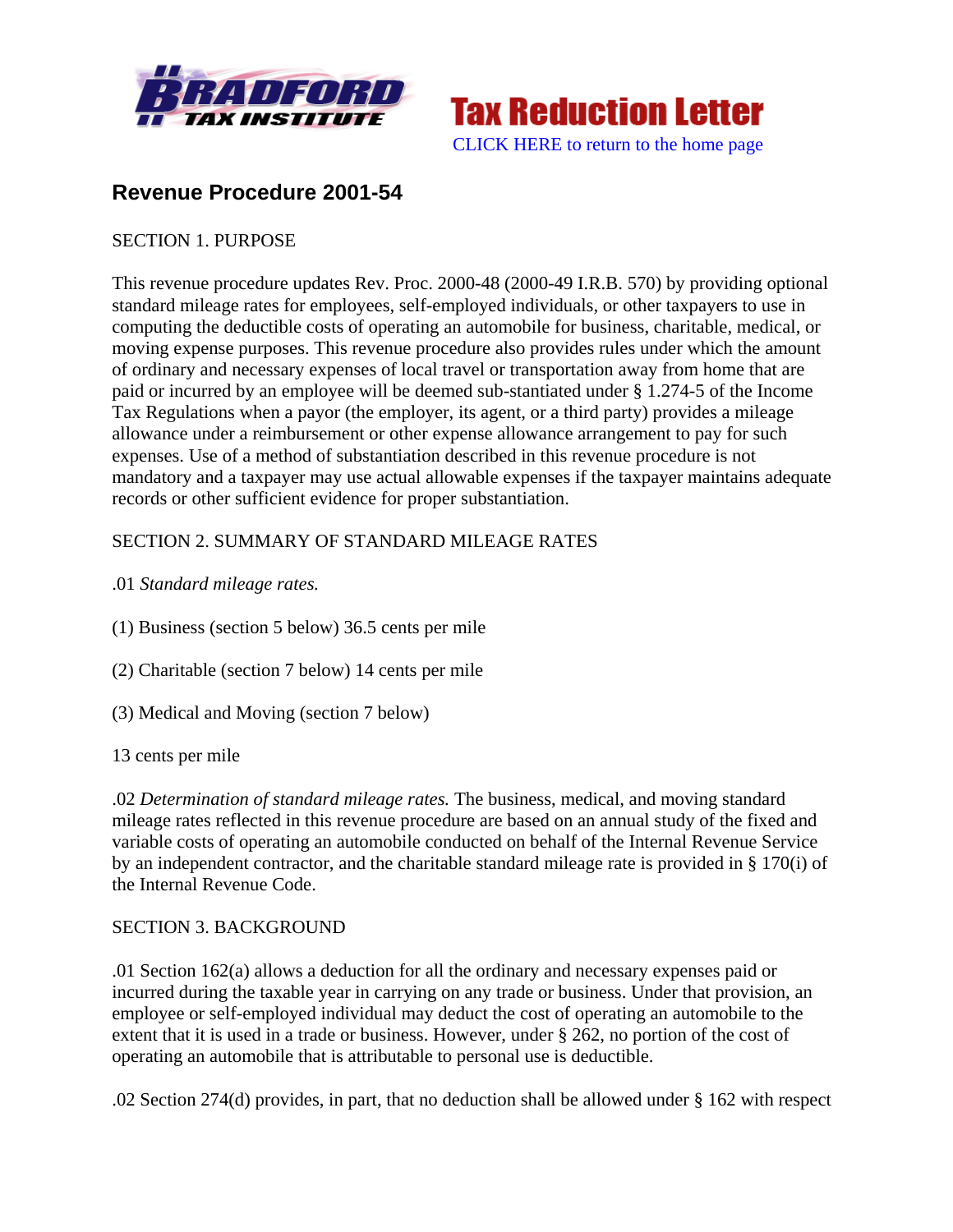to any listed property (as defined in § 280F(d)(4) to include passenger automobiles and any other property used as a means of transportation), unless the taxpayer complies with certain substantiation requirements. The section further provides that regulations may prescribe that some or all of the substantiation requirements do not apply to an expense that does not exceed an amount prescribed by such regulations.

.03 Section 1.274-5(j), in part, grants the Commissioner of Internal Revenue the authority to establish a method under which a taxpayer may use mileage rates to substantiate, for purposes of § 274(d), the amount of the ordinary and necessary expenses of using a vehicle for local transportation and transportation to, from, and at the destination while traveling away from home.

.04 Section 1.274-5(g), in part, grants the Commissioner the authority to prescribe rules relating to mileage allowances for ordinary and necessary expenses of using a vehicle for local transportation and transportation to, from, and at the destination while traveling away from home. Pursuant to this grant of authority, the Commissioner may prescribe rules under which such allowances, if in accordance with reasonable business practice, will be regarded as (1) equivalent to substantiation, by adequate records or other sufficient evidence, of the amount of such travel and transportation expenses for purposes of  $\S 1.274-5(c)$ , and (2) satisfying the requirements of an adequate accounting to the employer of the amount of such expenses for purposes of § 1.274-5(f).

.05 Section 62(a)(2)(A) allows an employee, in determining adjusted gross income, a deduction for the expenses allowed by Part VI (§ 161 and following), subchapter B, chapter 1 of the Code, paid or incurred by the employee in connection with the performance of services as an employee under a reimbursement or other expense allowance arrangement with a payor.

.06 Section 62(c) provides that an arrangement will not be treated as a reimbursement or other expense allowance arrangement for purposes of  $\S62(a)(2)(A)$  if it-

- (1) does not require the employee to substantiate the expenses covered by the arrangement to the payor, or
- (2) provides the employee with the right to retain any amount in excess of the substantiated expenses covered under the arrangement. Section 62(c) further provides that the substantiation requirements described therein shall not apply to any expense to the extent that, under the grant of regulatory authority prescribed in § 274(d), the Commissioner has provided that substantiation is not required for such expense.

.07 Under  $\S 1.62-2(c)(1)$ , a reimbursement or other expense allowance arrangement satisfies the requirements of § 62(c) if it meets the requirements of business connection, substantiation, and returning amounts in excess of expenses as specified in the regulations. Section  $1.62-2(e)(2)$ specifically provides that substantiation of certain business expenses in accordance with rules prescribed under the authority of  $\S 1.274-5(g)$  will be treated as substantiation of the amount of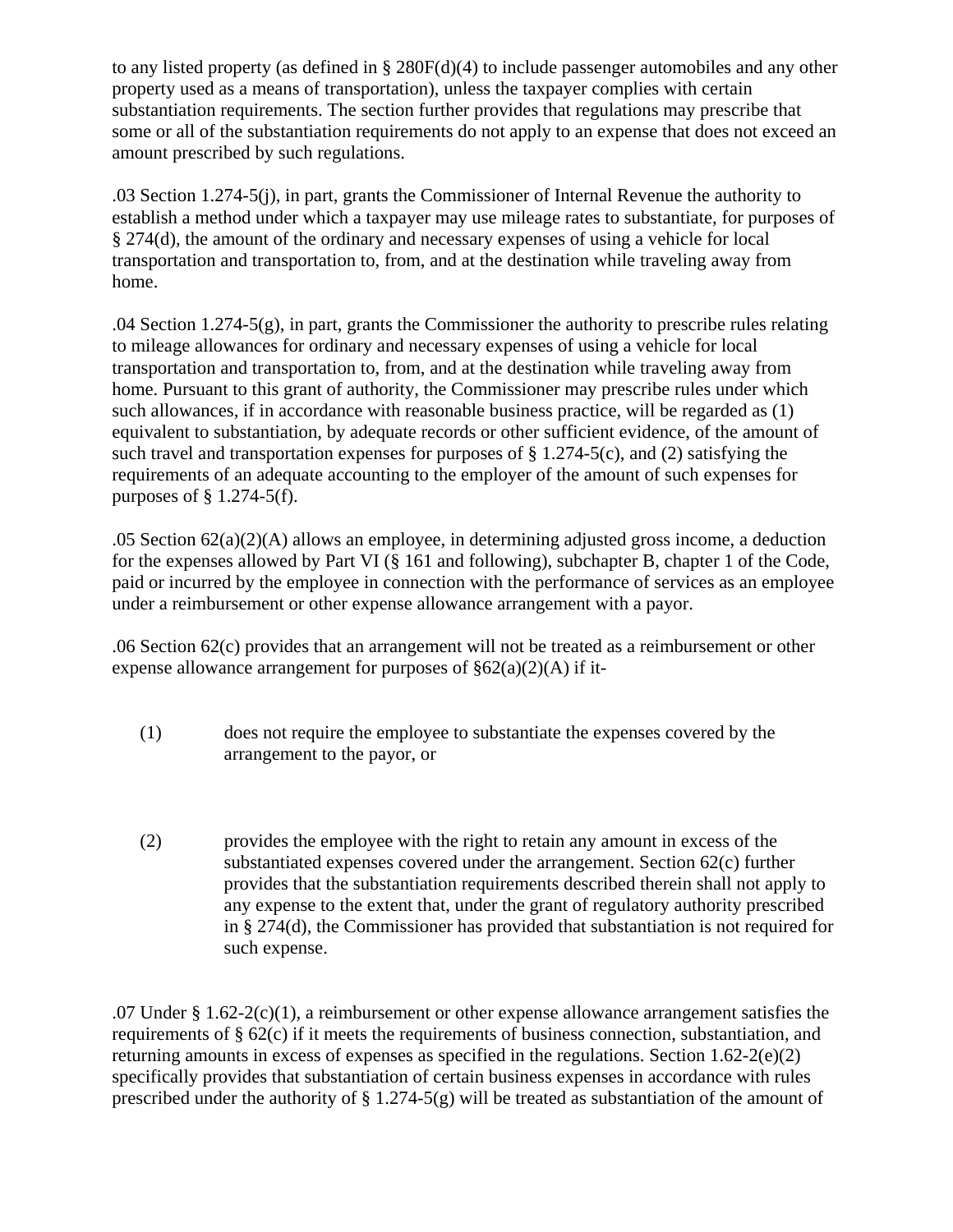such expenses for purposes of § 1.62-2. Under § 1.62-2(f)(2), the Commissioner may prescribe rules under which an arrangement providing mileage allowances will be treated as satisfying the requirement of returning amounts in excess of expenses, even though the arrangement does not require the employee to return the portion of such an allowance that relates to miles of travel substantiated and that exceeds the amount of the employee's expenses deemed substantiated pursuant to rules prescribed under § 274(d), provided the allowance is reasonably calculated not to exceed the amount of the employee's expenses or anticipated expenses and the employee is required to return any portion of such an allowance that relates to miles of travel not substantiated.

.08 Section 1.62-2(h)(2)(i)(B) provides that if a payor pays a mileage allowance under an arrangement that meets the requirements of  $\S$  1.62-2(c)(1), the portion, if any, of the allowance that relates to miles of travel substantiated in accordance with  $\S$  1.62-2(e), that exceeds the amount of the employee's expenses deemed substantiated for such travel pursuant to rules prescribed under § 274(d) and § 1.274-5(g), and that the employee is not required to return, is subject to withholding and payment of employment taxes. See §§ 31.3121(a)-3, 31.3231(e)-  $1(a)(5)$ ,  $31.3306(b)-2$ , and  $31.3401(a)-4$  of the Employment Tax Regulations. Because the employee is not required to return this excess portion, the reasonable period of time provisions of § 1.62-2(g) (relating to the return of excess amounts) do not apply to this excess portion.

.09 Under §  $1.62-2(h)(2)(i)(B)(4)$ , the Commissioner may in his or her discretion, prescribe special rules regarding the timing of withholding and payment of employment taxes on mileage allowances.

#### SECTION 4. DEFINITIONS

.01 *Standard mileage rate.* The term "standard mileage rate" means the applicable amount provided by the Service for optional use by employees or selfemployed individuals in computing the deductible costs of operating automobiles (including vans, pickups, or panel trucks) owned or leased for business purposes, or by taxpayers in computing the deductible costs of operating automobiles for charitable, medical, or moving expense purposes.

.02 *Transportation expenses.* The term "transportation expenses" means the expenses of operating an automobile for local travel or transportation away from home.

.03 *Mileage allowance.* The term "mileage allowance" means a payment under a reimbursement or other expense allowance arrangement that meets the requirements specified in  $\S 1.62-2(c)(1)$ and that is

(1) paid with respect to the ordinary and necessary business expenses incurred, or which the payor reasonably anticipates will be incurred, by an employee for transportation expenses in connection with the performance of services as an employee of the employer,

(2) reasonably calculated not to exceed the amount of the expenses or the anticipated expenses, and

(3) paid at the applicable standard mileage rate, a flat rate or stated schedule, or in accordance with any other Servicespecified rate or schedule.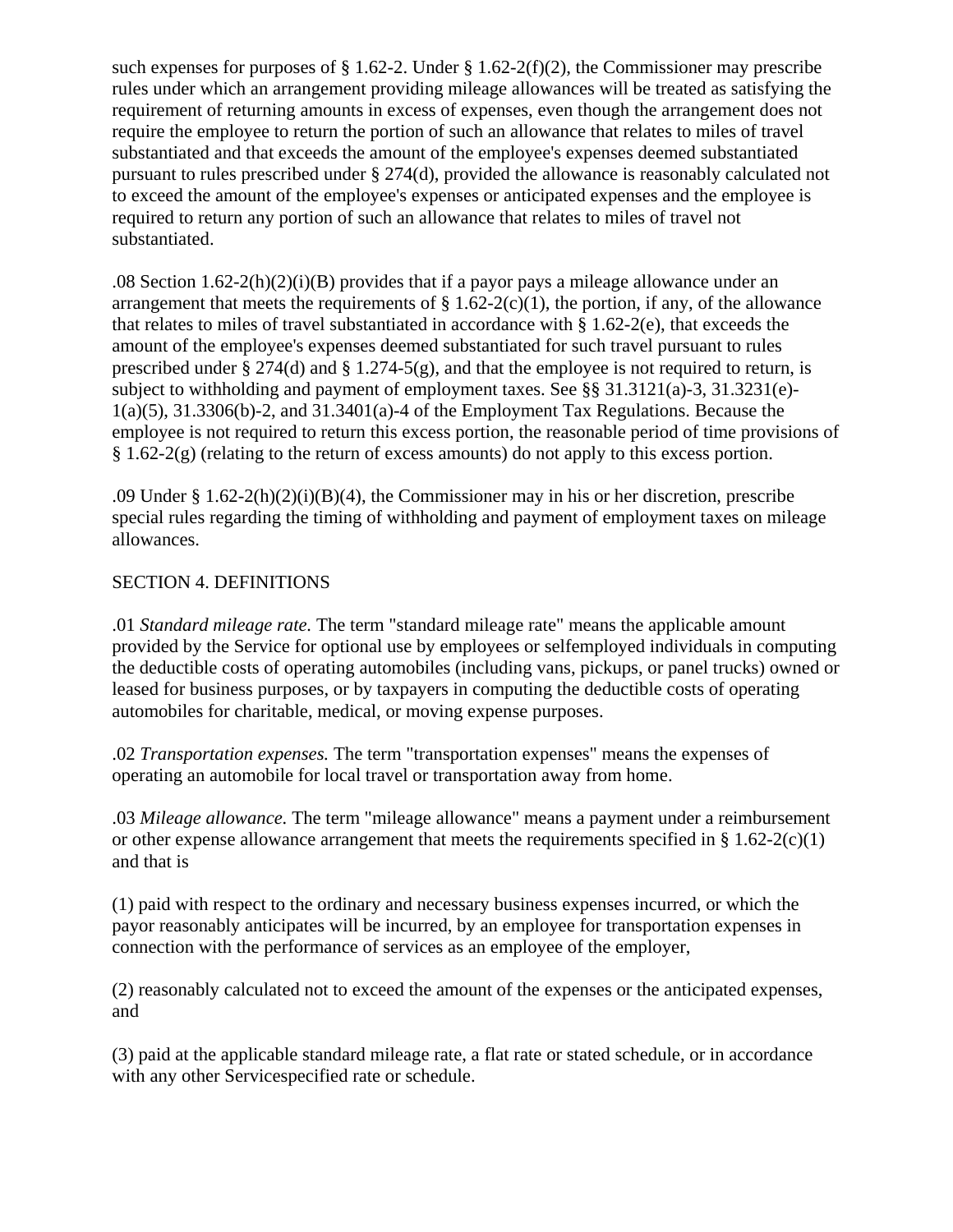.04 *Flat rate or stated schedule.* A mileage allowance is paid at a flat rate or stated schedule if it is provided on a uniform and objective basis with respect to the expenses described in section 4.03 of this revenue procedure. Such allowance may be paid periodically at a fixed rate, at a cents-per-mile rate, at a variable rate based on a stated schedule, at a rate that combines any of these rates, or on any other basis that is consistently applied and in accordance with reasonable business practice. Thus, for example, a periodic payment at a fixed rate to cover the fixed costs (including depreciation (or lease payments), insurance, registration and license fees, and personal property taxes) of driving an automobile in connection with the performance of services as an employee of the employer, coupled with a periodic payment at a cents-per-mile rate to cover the operating costs (including gasoline and all taxes thereon, oil, tires, and routine maintenance and repairs) of using an automobile for such purposes, is an allowance paid at a flat rate or stated schedule. Likewise, a periodic payment at a variable rate based on a stated schedule for different locales to cover the costs of driving an automobile in connection with the performance of services as an employee is an allowance paid at a flat rate or stated schedule.

#### SECTION 5 BUSINESS STANDARD MILEAGE RATE

.01 *In general.* The standard mileage rate for transportation expenses is 36.S cents per mile for all miles of use for business purposes. This business standard mileage rate will be adjusted annually (to the extent warranted) by the Service, and any such adjustment will be applied prospectively.

.02 *Use of the business standard mileage rate.* A taxpayer may use the business standard mileage rate with respect to an automobile that is either owned or leased by the taxpayer. A taxpayer generally may deduct an amount equal to either the business standard mileage rate times the number of business miles traveled or the actual costs (both operating and fixed) paid or incurred by the taxpayer that are allocable to traveling those business miles.

.03 *Business standard mileage rate in lieu of operating and fixed costs.* A deduction using the standard mileage rate for business miles is computed on a yearly basis and is in lieu of all operating and fixed costs of the automobile allocable to business purposes (except as provided in section 9.06 of this revenue procedure). Such items as depreciation (or lease payments), maintenance and repairs, tires, gasoline (including all taxes thereon), oil, insurance, and license and registration fees are included in operating and fixed costs for this purpose.

.04 *Parking fees, tolls, interest, and taxes.* Parking fees and tolls attributable to use of the automobile for business purposes may be deducted as separate items. Likewise, interest relating to the purchase of the automobile as well as state and local personal property taxes may be deducted as separate items, but only to the extent allowable under § 163 or 164, respectively. If the automobile is operated less than 100 percent for business purposes, an allocation is required to determine the business and nonbusiness portion of the taxes and interest deduction allowable. However,  $5163(h)(2)(A)$  expressly provides that interest is nondeductible personal interest when it is paid or accrued on indebtedness properly allocable to the trade or business of performing services as an employee. Section 164 also expressly provides that state and local taxes that are paid or accrued by a taxpayer in connection with an acquisition or disposition of property will be treated as part of the cost of the acquired property or as a reduction in the amount realized on the disposition of such property.

.05 *Depreciation.* For owned automobiles placed in service for business purposes, and for which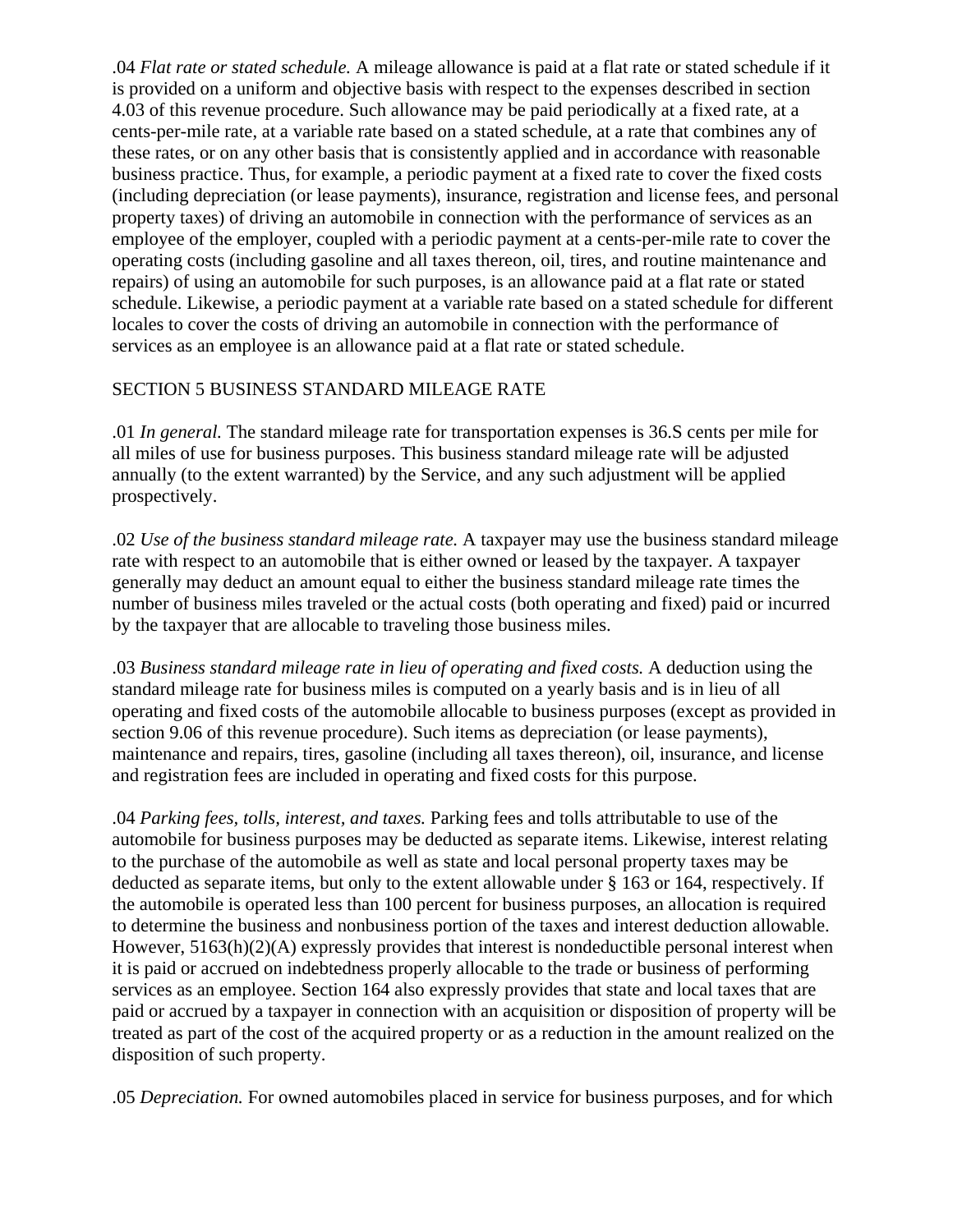the business standard mileage rate has been used for any year, depreciation will be considered to have been allowed at the rate of 12 cents per mile for 1997, 1998, and 1999; 14 cents per mile for 2000; and 15 cents per mile for 2001 and 2002, for those years in which the business standard mileage rate was used. If actual costs were used for one or more of those years, the rates above will not apply to any year in which such costs were used. The depreciation described above will reduce the basis of the automobile (but not below zero) in determining adjusted basis as required by § 1016.

#### .06 *Limitations.*

(1) The business standard mileage rate may not be used to compute the deductible expenses of (a) automobiles used for hire, such as taxicabs, or (b) two or more automobiles used simultaneously (such as in fleet operations).

(2) The business standard mileage rate may not be used to compute the deductible business expenses of an automobile leased by a taxpayer unless the taxpayer uses either the business standard mileage rate or a "FAVR" allowance (as provided in section 8 of this revenue procedure) to compute the deductible business expenses of the automobile for the entire lease period (including renewals). For a lease commencing on or before December 31, 1997, the "entire lease period" means the portion of the lease period (including renewals) remaining after that date.

(3) The business standard mileage rate may not be used to compute the deductible expenses of an automobile for which the taxpayer has (a) claimed depreciation using a method other than straight-line for its estimated useful life, (b) claimed a § 179 deduction, or (c) used the Accelerated Cost Recovery System (ACRS) under former § 168 or the Modified Accelerated Cost Recovery System (MACRS) under current § 168. By using the business standard mileage rate, the taxpayer has elected to exclude the automobile (if owned) from MACRS pursuant to § 168(f)(1). If, after using the business standard mileage rate, the taxpayer uses actual costs, the taxpayer must use straight-line depreciation for the automobile's remaining estimated useful life (subject to the applicable depreciation deduction limitations under § 280F).

(4) The business standard mileage rate and this revenue procedure may not be used to compute the amount of the deductible automobile expenses of an employee of the United States Postal Service incurred in performing services involving the collection and delivery of mail on a rural route if the employee receives qualified reimbursements (as defined in § 162(o)) for such expenses. See § 162(o) for the rules that apply.to these qualified reimbursements.

# SECTION 6. RESERVED

# SECTION 7. CHARITABLE, MEDICAL, AND MOVING STANDARD MILEAGE RATE

.01 *Charitable.* Section 170(i) provides a standard mileage rate of 14 cents per mile for purposes of computing the charitable deduction for use of an automobile in connection with rendering gratuitous services to a charitable organization under § 170.

.02 *Medical and moving.* The standard mileage rate is 13 cents per mile for use of an automobile (a) to obtain medical care described in § 213, or (b) as part of a move for which the expenses are deductible under § 217. The standard mileage rates for medical and moving transportation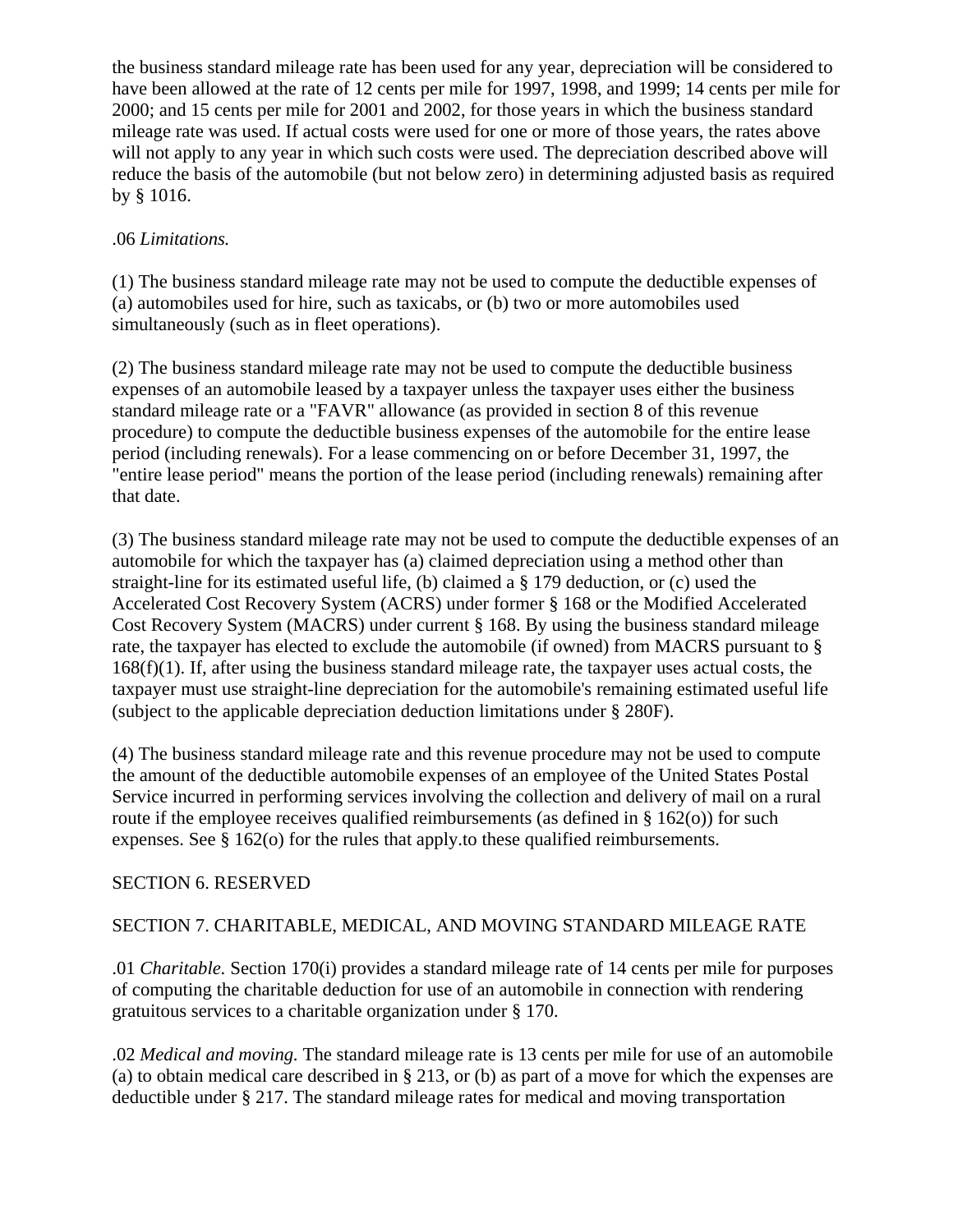expenses will be adjusted annually (to the extent warranted) by the Service, and any such adjustment will be applied prospectively.

.03 *Charitable, medical, or moving expense standard mileage rate in lieu of operating expenses.* A deduction computed using the applicable standard mileage rate for charitable, medical, or moving expense miles is in lieu of all operating expenses (including gasoline and oil) of the automobile allocable to such purposes. Costs for such items as depreciation (or lease payments), insurance, and license and registration fees are not deductible, and are not included in such standard mileage rates.

.04 *Parking fees, tolls, interest, and taxes.* Parking fees and tolls attributable to the use of the automobile for charitable, medical, or moving expense purposes may be deducted as separate items.Interest relating to the purchase of the automobile and state and local personal properly taxes are not deductible as charitable, medical, or moving expenses, but they may be deducted as separate items to the extent allowable under § 163 or 164, respectively.

## SECTION 8. FIXED AND VARIABLE RATE ALLOWANCE

#### .01 *In general.*

(1) The ordinary and necessary expenses paid or incurred by an employee in driving an automobile owned or leased by the employee in connection with the performance of services as an employee of the employer will be deemed substantiated (in an amount determined under section 9 of this revenue procedure) when a payor reimburses such expenses with a mileage allowance using a flat rate or stated schedule that combines periodic fixed and variable rate payments that meet all the requirements of section 8 of this revenue procedure (a FAVR allowance).

(2) The amount of a FAVR allowance must be based on data that (a) is derived from the base locality, (b) reflects retail prices paid by consumers, and (c) is reasonable and statistically defensible in approximating the actual expenses employees receiving the allowance would incur as owners of the standard automobile.

#### .02 *Definitions.*

(1) *FAVR allowance.* A FAVR allowance includes periodic fixed payments and periodic variable payments. A payor may maintain more than one FAVR allowance. A FAVR allowance that uses the same payor, standard automobile (or an automobile of the same make and model that is comparably equipped), retention period, and business use percentage is considered one FAVR allowance, even though other features of the allowance may vary. A FAVR allowance also includes any optional high mileage payments; however, such optional high mileage payments are included in the employee's gross income, are reported as wages or other compensation on the employee's Form W-2, and are subject to withholding and payment of employment taxes when paid. See section 9.05 of this revenue procedure. An optional high mileage payment covers the additional depreciation for a standard automobile attributable to business miles driven and substantiated by the employee for a calendar year in excess of the annual business mileage for that year. If an employee is covered by the FAVR allowance for less than the entire calendar year, the annual business mileage may be prorated on a monthly basis for purposes of the preceding sentence.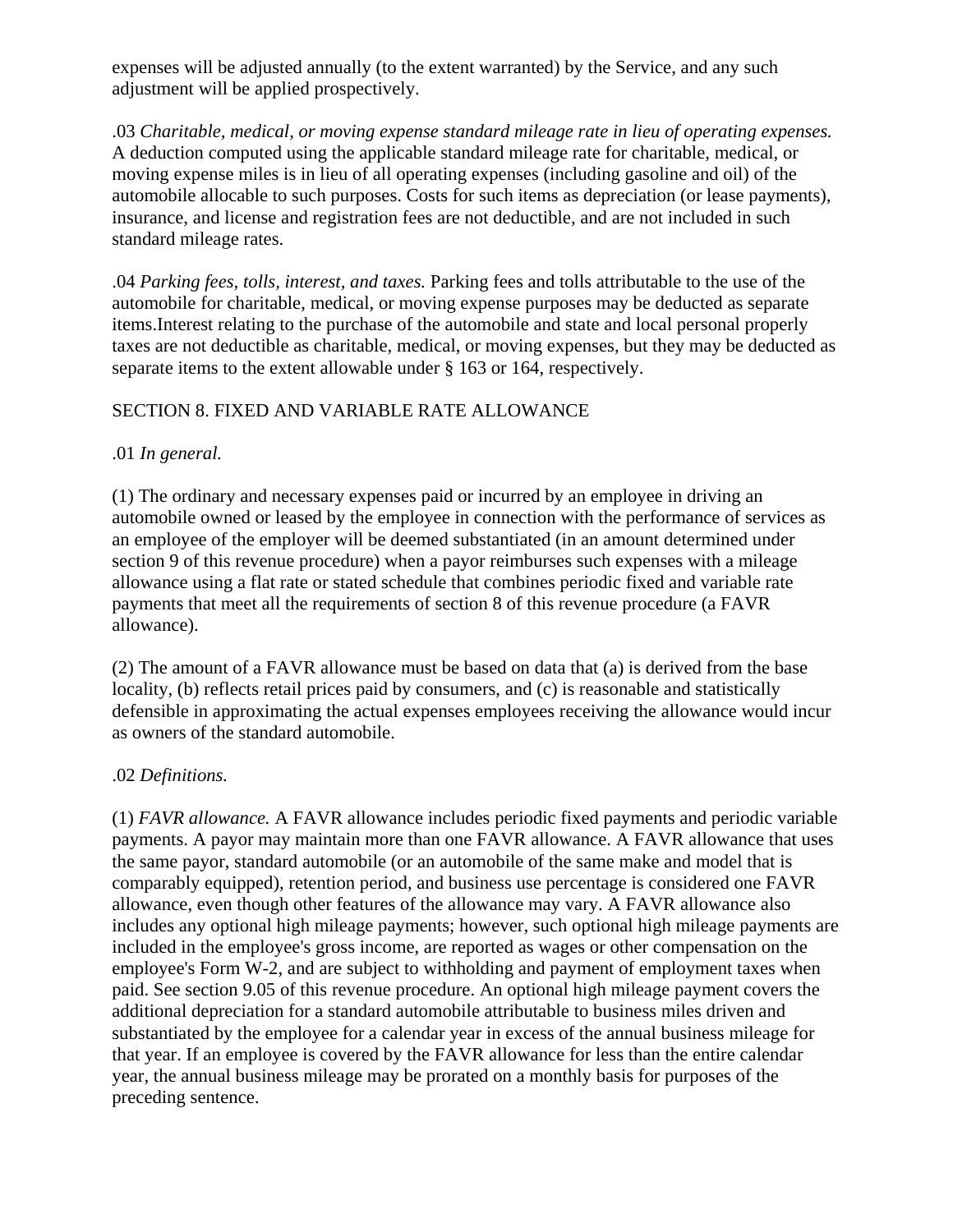(2) *Periodic fixed payment.* A periodic fixed payment covers the projected fixed costs (including depreciation (or lease payments), insurance, registration and license fees, and personal property taxes) of driving the standard automobile in connection with the performance of services as an employee of the employer in a base locality, and must be paid at least quarterly. A periodic fixed payment may be computed by (a) dividing the total projected fixed costs of the standard automobile for all years of the retention period, determined at the beginning of the retention period, by the number of periodic fixed payments in the retention period, and (b) multiplying the resulting amount by the business use percentage.

(3) *Periodic variable payment.* A periodic variable payment covers, the projected operating costs (including gasoline and all taxes thereon, oil, tires, and routine maintenance and repairs) of driving a standard automobile in connection with the performance of services as an employee of the employer in a base locality, and must be paid at least quarterly. The rate of a periodic variable payment, for a computation period may be computed by dividing the total projected operating costs for the standard automobile for the computation period, determined at the beginning of the computation period, by the computation period mileage. A computation period can be any period of a year or less. Computation period mileage is the total mileage (business and personal) a payor reasonably projects a standard automobile will be driven during a computation period and equals the retention mileage divided by the number of computation periods in the retention period. For each business mile substantiated by the employee for the computation period, the periodic variable payment must be paid at a rate that does not exceed the rate for that computation period.

(4) *Base locality.* A base locality is the particular geographic locality or region of the United States in which the costs of driving an automobile in connection with the performance of services as an employee of the employer are generally paid or incurred by the employee. Thus, for purposes of determining the amount of fixed costs, the base locality is generally the geographic locality or region in which the employee resides. For purposes of determining the amount of operating costs, the base locality is generally the geographic locality or region which the employee drives the automobile in connection with the performance of services as an employee of the employer.

(5) *Standard automobile.* A standard automobile is the automobile selected by the payor on which a specific FAVR allowance is based.

(6) *Standard automobile cost.* The standard automobile cost for a calendar year may not exceed 95 percent of the sum of (a) the retail dealer invoice cost of the standard automobile in the base locality, and (b) state and local sales or use taxes applicable on the purchase of such an automobile. Further, the standard automobile cost may not exceed \$27,100.

(7) *Annual mileage.* Annual mileage is the total mileage (business and personal) a payor reasonably projects a standard automobile will be driven during a calendar year. Annual mileage equals the annual business mileage divided by the business use percentage.

(8) *Annual business mileage.* Annual business mileage is the mileage, a payor reasonably projects a standard automobile will be driven by an employee in connection with the performance of services as an employee of the employer during the calendar year, but may not be less than 6,250 miles for a calendar year. Annual business mileage equals the annual mileage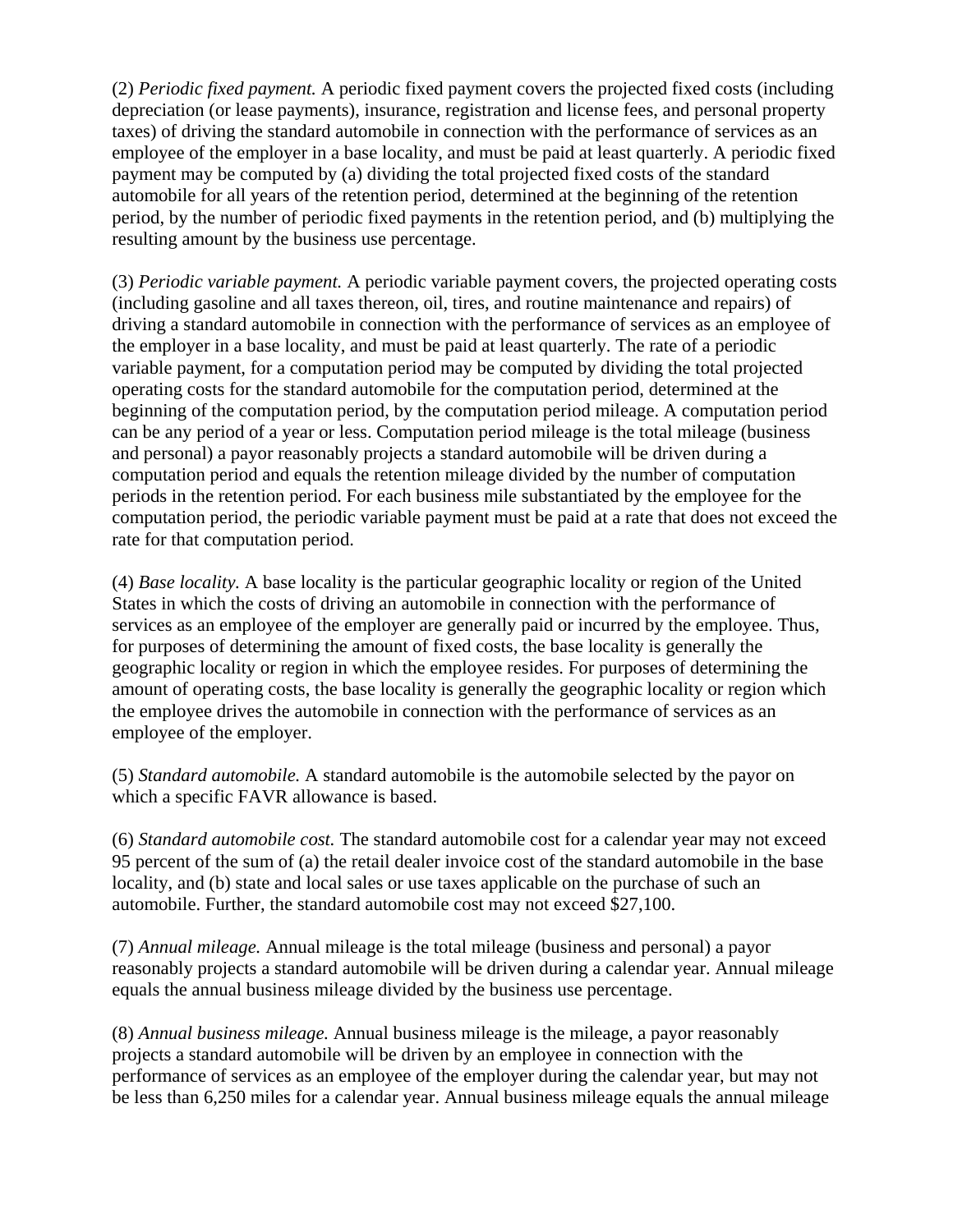multiplied by the business use percentage.

(9) *Business use percentage.* A business use percentage is determined by dividing the annual business mileage by the annual mileage. The business use percentage may not exceed 75 percent. In lieu of demonstrating the reasonableness of the business use percentage based on records of total mileage and business mileage driven by the employees annually, a payor may use a business use percentage that is less than or equal to the following percentages for a FAVR allowance that is paid for the following annual business mileage:

| <b>Annual business mileage</b>          | <b>Business use percentage</b> |
|-----------------------------------------|--------------------------------|
| $6,250$ or more but less than $10,000$  | 45 percent                     |
| $10,000$ or more but less than $15,000$ | 55 percent                     |
| 15,000 or more but less than $20,000$   | 65 percent                     |
| $20,000$ or more                        | 75 percent                     |

(10) *Retention period.* A retention period is the period in calendar years selected by the payor during which the payor expects an employee to drive a standard automobile in connection with the performance of services as an employee of the employer before the automobile is replaced. Such period may not be less than two calendar years.

(11) *Retention mileage.* Retention mileage is the annual mileage multiplied by the number of calendar years in the retention period.

(12) *Residual value.* The residual value of a standard automobile is the projected amount for which it could be sold at the end of the retention period after being driven the retention mileage. The Service will accept the following safe harbor residual values for a standard automobile computed as a percentage of the standard automobile cost:

| <b>Retention period</b> | <b>Residual value</b> |
|-------------------------|-----------------------|
| $2$ -year               | 70 percent            |
| 3-year                  | 60 percent            |
| 4-year                  | 50 percent            |

.03 *FAVR allowance in lieu of operating and fixed costs.*

(1) A reimbursement computed using a FAVR allowance is in lieu of the employee's deduction of all the operating and fixed costs paid or incurred by an employee in driving the automobile in connection with the performance of services as an employee of the employer, except as provided in section 9.06 of this revenue procedure. Such items as depreciation (or lease payments), maintenance and repairs, tires, gasoline (including all taxes thereon), oil, insurance, license and registration fees, and personal property taxes are included in operating and fixed costs for this purpose.

(2) Parking fees and tolls attributable to an employee driving the standard automobile in connection with the performance of services as an employee of the employer are not included in fixed and operating costs and may be deducted as separate items. Similarly, interest relating to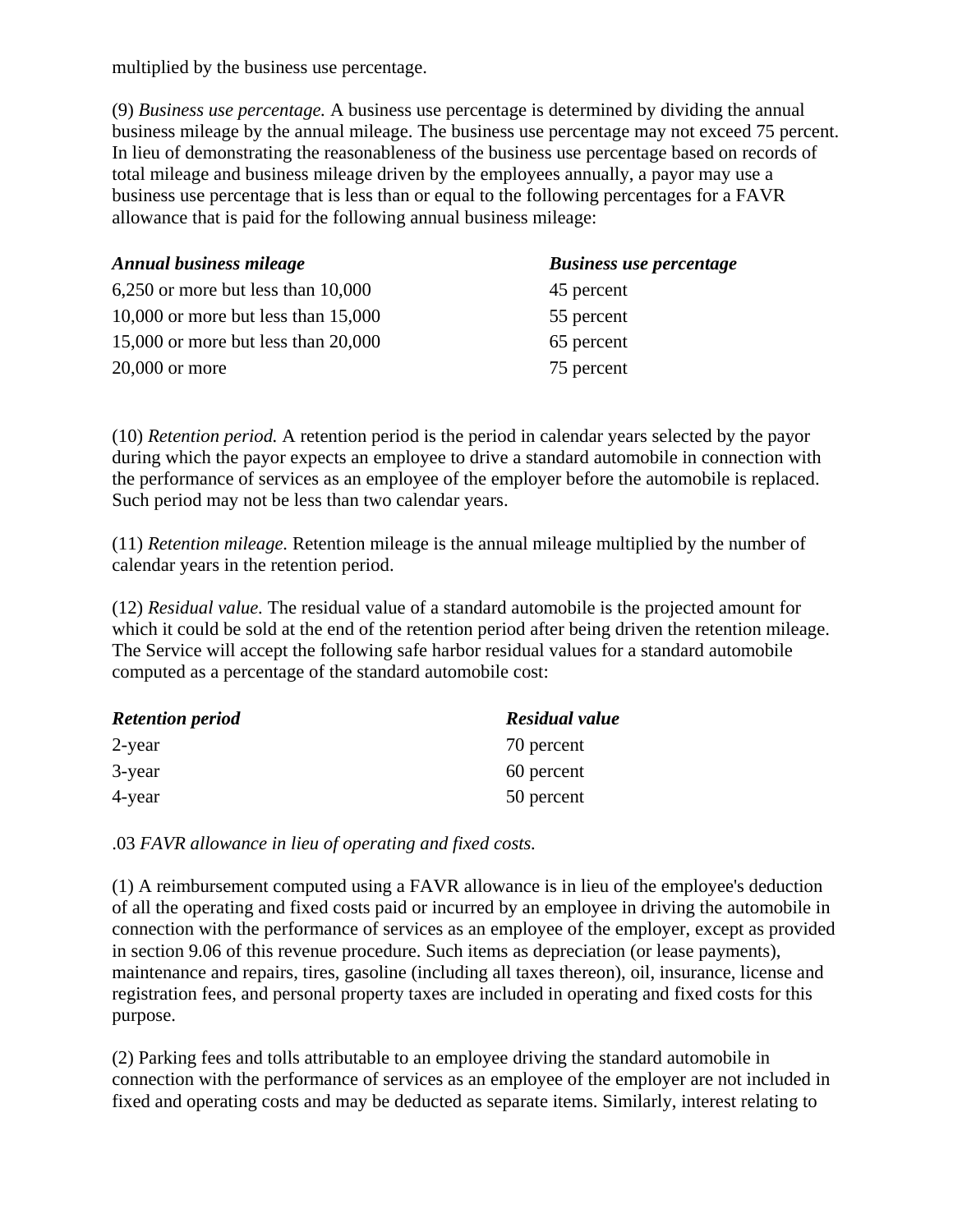the purchase of the standard automobile may be deducted as a separate item, but only to the extent that the interest is an allowable deduction under § 163.

# .04 *Depreciation.*

(1) A FAVR allowance may not be paid with respect to an automobile for which the employee has (a) claimed depreciation using a method other than straight-line for its estimated useful life, (b) claimed a § 179 deduction, or (c) used the Accelerated Cost Recovery System (ACRS) under former § 168 or the Modified Accelerated Cost Recovery System (MACRS) under current § 168. If an employee uses actual costs for an owned automobile that has been covered by a FAVR allowance, the employee must use straight-line depreciation for the automobile's remaining estimated useful life (subject to the applicable depreciation deduction limitations under § 280F).

(2) Except as provided in section 8.04(3) of this revenue procedure, the total amount of the depreciation component for the retention period taken into account in computing the periodic fixed payments for that retention period may not exceed the excess of the standard automobile cost over the residual value of the standard automobile. In addition, the total amount of such depreciation component may not exceed the sum of the annual § 280F limitations on depreciation (in effect at the beginning of the retention period) that apply to the standard automobile during the retention period.

(3) If the depreciation component of periodic fixed payments exceeds the limitations in section 8.04(2) of this revenue procedure, that section will be treated as satisfied in any year during which the total annual amount of the periodic fixed payments and the periodic variable payments made to an employee driving 80 percent of the annual business mileage of the standard automobile does not exceed the amount obtained by multiplying 80 percent of the annual business mileage of the standard automobile by the applicable business, standard mileage rate for that year (see, for example, section 5.01 of this revenue procedure).

(4) The depreciation included in each periodic fixed payment portion of a FAVR alloware paid with respect to an automobile will reduce the basis of the automobile (but not below zero) in determining adjusted basis as required by § 1016. See section 8.07(2) of this revenue procedure for the requirement that the employer report the depreciation component of a periodic fixed payment to the employee.

#### .05 *FAVR allowance limitations.*

(1) A FAVR allowance may be paid only to an employee who substantiates to the payor for a calendar year at least 5,000 miles driven in connection with the performance of services as an employee of the employer or, if greater, 80 percent of the annual business mileage of that FAVR allowance. If the employee is covered by the FAVR allowance for less than the entire calendar year, these limits may be prorated on a monthly basis.

(2) A FAVR allowance may not be paid to a control employee (as defined in  $\S 1.61-21(f)(5)$  and (6), excluding the  $$100,000$  limitation in paragraph  $(f)(5)(iii)$ .

(3) At no time during a calendar year may a majority of the employees covered by a FAVR allowance be management employees.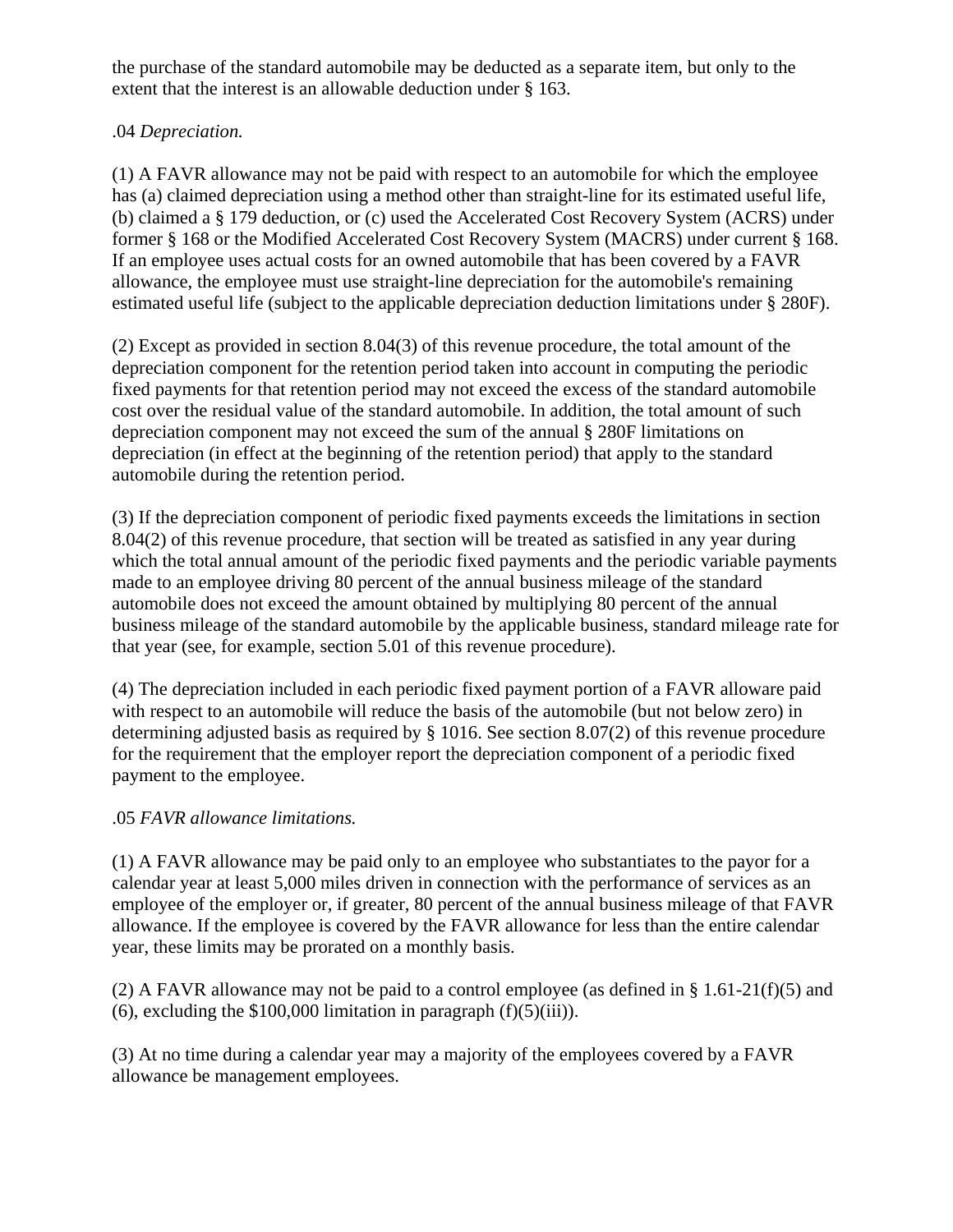(4) At all times during a calendar year at least five employees of an employer must be covered by one or more FAVR allowances.

(5) A FAVR allowance may be paid only with respect to an automobile (a) owned or leased by the employee receiving the payment, (b) the cost of which, when new, is at least 90 percent of the standard automobile cost taken into account for purposes of determining the FAVR allowance for the first calendar year the employee receives the allowance with respect to that automobile, and (c) the model year of which does not differ from the current calendar year by more than the number of years in the retention period.

(6) A FAVR allowance may not:be paid with respect to an automobile leased by an employee for which the employee has used actual expenses to compute the deductible business expenses of the automobile for any year during the entire lease period. For a lease commencing on or before December 31, 1997, the "entire lease period" means the portion of the lease period (including renewals) remaining after that date.

(7) The insurance cost component of a FAVR allowance must be based on the rates charged in the base locality for insurance coverage on the standard automobile during the current calendar year without taking into account such rateincreasing factors as poor driving records or young drivers.

(8) A FAVR allowance may be paid only to an employee whose insurance coverage limits on the automobile with respect to which the FAVR allowance is paid are at least equal to the insurance coverage limits used to compute the periodic fixed payment under that FAVR allowance.

.06 *Employee reporting.* Within 30 days after an employee's automobile is initially covered by a FAVR allowance, or is again covered by a FAVR allowance if such coverage has lapsed, the employee by written declaration must provide the payor with the following information: (a) the make, model, and year of the employee's automobile, (b) written proof of the insurance coverage limits on the automobile, (c) the odometer reading of the automobile, (d) if owned, the purchase price of the automobile or, if leased, the price at which the automobile is ordinarily sold by retailers (the gross capitalized cost of the automobile), and (e) if owned, whether the employee has claimed depreciation with respect to the automobile using any of the depreciation methods prohibited by section 8.04(1) of this revenue procedure or, if leased, whether the employee has computed deductible business expenses with respect to the automobile, using actual expenses. The information described in (a), (b), and (c) of the preceding sentence also must be supplied by *,* the employee to the payor within 30 days after the beginning of each calendar year that the employee's automobile, is covered by a FAVR allowance.

#### .07 *Payor recordkeeping and reporting*

(1) The payor or its agent must maintain written records setting forth (a) the statistical, data and projections on which the FAVR allowance payments are based, and (b) the information provided by the employees pursuant to section 8.06 of this revenue procedure.

(2) Within 30 days of the end of each calendar year, the employer must provide each employee covered by a FAVR, allowance during that year with a statement that, for automobile owners, lists the amount of depreciation included in each periodic fixed payment portion of the FAVR allowance paid during that calendar year and explains that by receiving a FAVR allowance the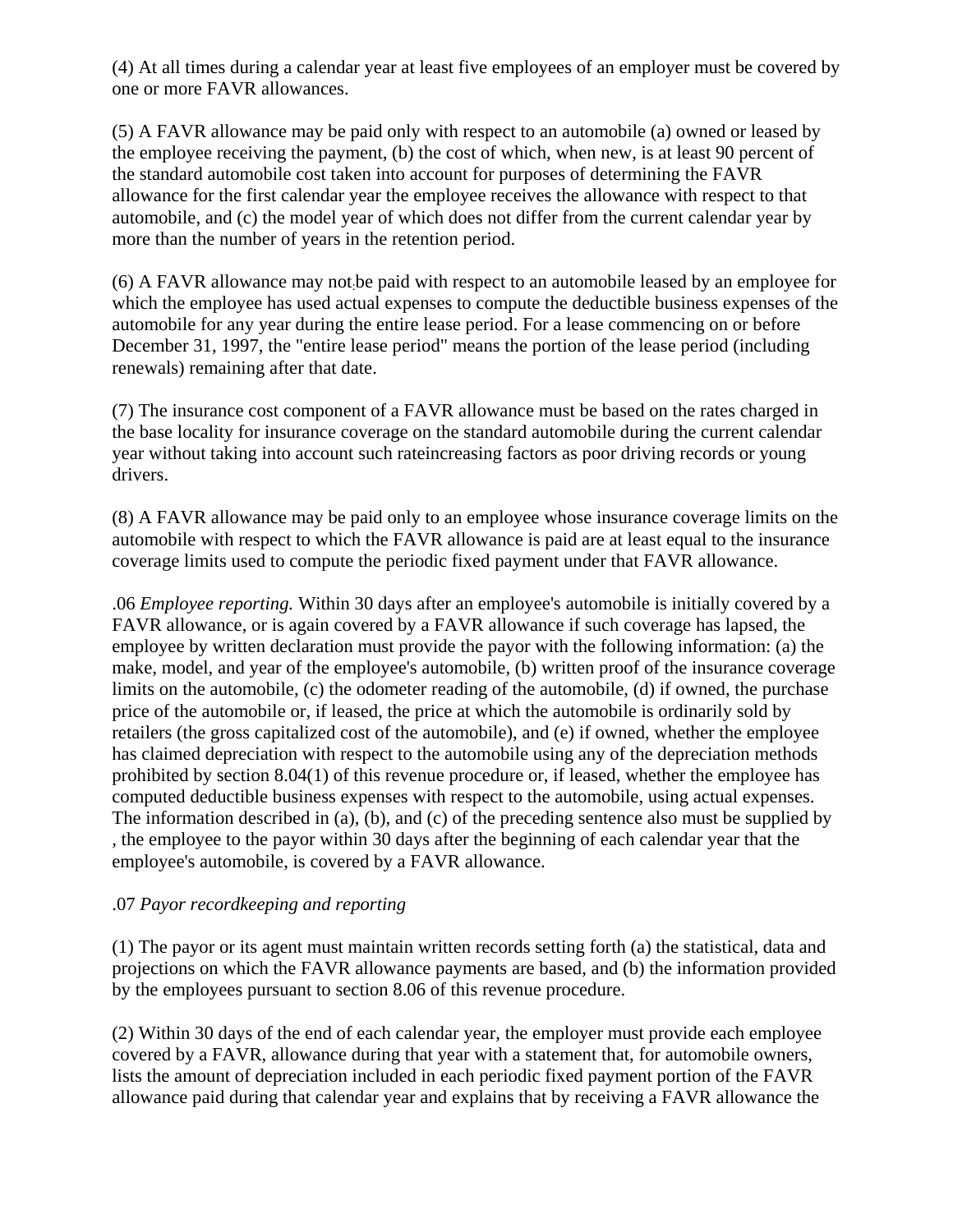employee has elected to exclude the automobile from MACRS pursuant to  $\S$  168(f)(1). For automobile lessees, the statement must explain that by receiving the FAVR allowance the employee may not compute the deductible business expenses of the automobile using actual expenses for the entire lease period (including renewals). For a lease commencing on or before December 31, 1997, the "entire lease period" means the portion of the lease period (including renewals) remaining after that date.

.08 *Failure to meet section 8 requirements.* If an employee receives a mileage allowance that fails to meet one or more of the requirements of section 8 of this revenue procedure, the employee may not be treated as covered by any FAVR allowance of the payor during the period of such failure. Nevertheless, the expenses to which that mileage allowance relates may be deemed substantiated using the method described in sections 5, 9.01(1), and 9.02 of this revenue procedure to the extent the requirements of those sections are met.

#### SECTION 9. APPLICATION

.01 If a payor pays a mileage allowance in lieu of reimbursing actual transportation expenses incurred or to be incurred by an employee, the amount of the expenses that is deemed substantiated to the payor is either:

- (1) for any mileage allowance other than a FAVR allowance, the lesser of the amount paid under the mileage allowance or the applicable standard mileage rate in section 5.01 of this revenue procedure multiplied by the number of business miles substantiated by the employee; or
- (2) for a FAVR allowance, the amount paid under the FAVR allowance less the sum of (a) any periodic variable rate payment that relates to miles in excess of the business miles substantiated by the employee and that the employee fails to return to the payor although required to do so, (b) any portion of a periodic fixed payment that relates to a period during which the employee is treated as not covered by the FAVR allowance and that the employee fails to return to the payor although required to do so, and (c) any optional high mileage payments.

.02 If the amount of transportation expenses is deemed substantiated under the rules provided in section 9.01 of this revenue procedure, and the employee actually substantiates to the payor the elements of time, place (or use), and business purpose of the transportation expenses in accordance with paragraphs (b)(2) (travel away from home), (b)(6) (listed property, which includes passenger automobiles and any other property used as a means of transportation), and (c) of  $\S$  1.274-5, the employee is deemed to satisfy the adequate accounting requirements of  $\S$ 1.274-5(f), as well, as the requirement to substantiate by adequate records or other sufficient evidence for purposes of § 1.274-5(c). See § 1.62-2(e)(1) for the rule that an arrangement must require business expenses to be substantiated to the payor within a reasonable period of time.

.03 An arrangement providing mileage allowances will be treated as satisfying the requirement of § 1.62-2(f)(2) with respect to returning amounts in excess of expenses as follows: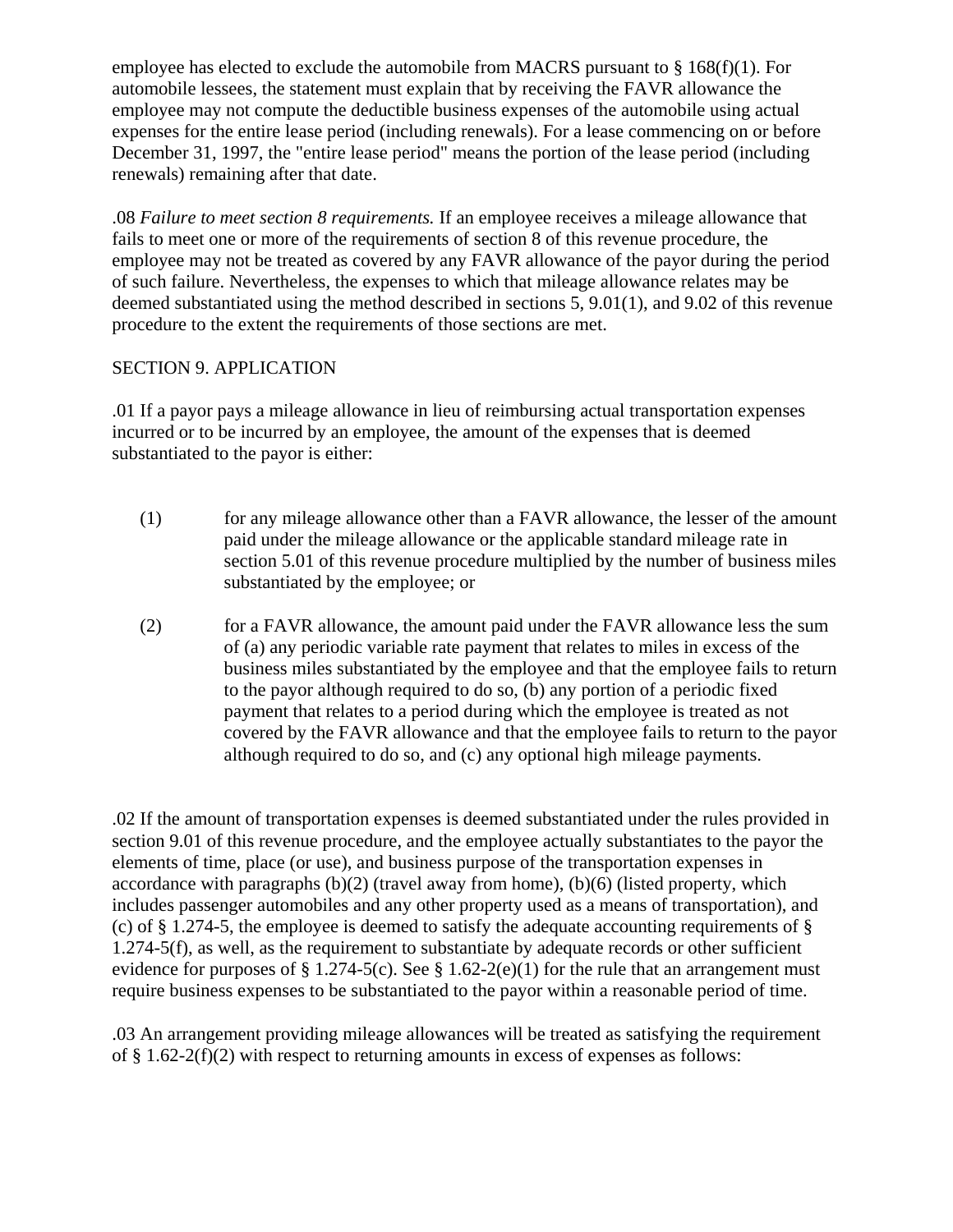- (1) For a mileage allowance other than a FAVR allowance, the requirement to return excess amounts will be treated as satisfied if the employee is required to return within a reasonable period of time (as defined in  $\S 1.62-2(g)$ ) any portion of such an allowance that relates to miles of travel not substantiated by the employee, even though the arrangement does not require the employee to return the portion of such an allowance that relates to the miles of travel substantiated and that exceeds the amount of the employee's expenses deemed substantiated. For example, assume a payor provides an employee an advance mileage allowance of \$80 based on an anticipated 200 business miles at 40 cents per mile (at a time when the applicable business standard mileage rate is 36.5 cents per mile), and the employee substantiates 120 business miles. The requirement to return excess amounts will be treated as satisfied if the employee is required to return the portion of the allowance that relates to the 80 unsubstantiated business miles (\$32) even though the employee is not required to return the portion of the allowance (\$4.20) that exceeds the amount of the employee's expenses deemed substantiated under section 9.01 of this revenue procedure (\$43.80) for the 120 substantiated business miles. However, the \$4.20 excess portion of the allowance is treated as paid under a nonaccountable plan as discussed in section 9.05.
- (2) For a FAVR allowance, the requirement to return excess amounts will be treated as satisfied if the employee is required to return within a reasonable period of time (as defined in § 1.62-2(g)), (a) the portion (if any) of the periodic variable payment received that relates to miles in excess of the business miles substantiated by the employee, and (b) the portion (if any) of a periodic fixed payment that relates to a period during which the employee was not covered by the FAVR allowance.

.04 An employee is not required to include in gross income the portion of a mileage allowance received from a payor that is less than or equal to the amount deemed substantiated under section 9.01 of this revenue procedure, provided the employee substantiates in accordance with section 9.02. *See* § 1.274-5(f)(2)(i). In addition, such portion of the allowance is treated as paid under an accountable plan, is not reported as wages or other compensation on the employee's Form W-2, and is exempt from the withholding and payment of employment taxes. *See* §§ 1.62-2(c)(2) and  $(c)(4)$ .

.05 An'employee is required to include in gross income only the portion of a mileage allowance received from a payor that exceeds the amount deemed substantiated under section 9.01 of this revenue procedure, provided the employee substantiates in accordance with section 9.02 of this revenue procedure. *See* § 1.274-5(f)(2)(ii). In addition, the excess portion of the allowance is treated as paid under a nonaccountable plan, is reported as wages or other compensation on the employee's Form W-2, and is subject to withholding and payment of employment taxes. *See* §§ 1.62-2(c)(3)(ii), (c)(5), and (h)(2)(i)(B)..06

(1) Except as otherwise provided in section 9.06(2) of this revenue procedure with respect to leased automobiles, if the amount of the expenses deemed substantiated under the rules provided in section 9.01 of this revenue procedure is less than the amount of the employee's business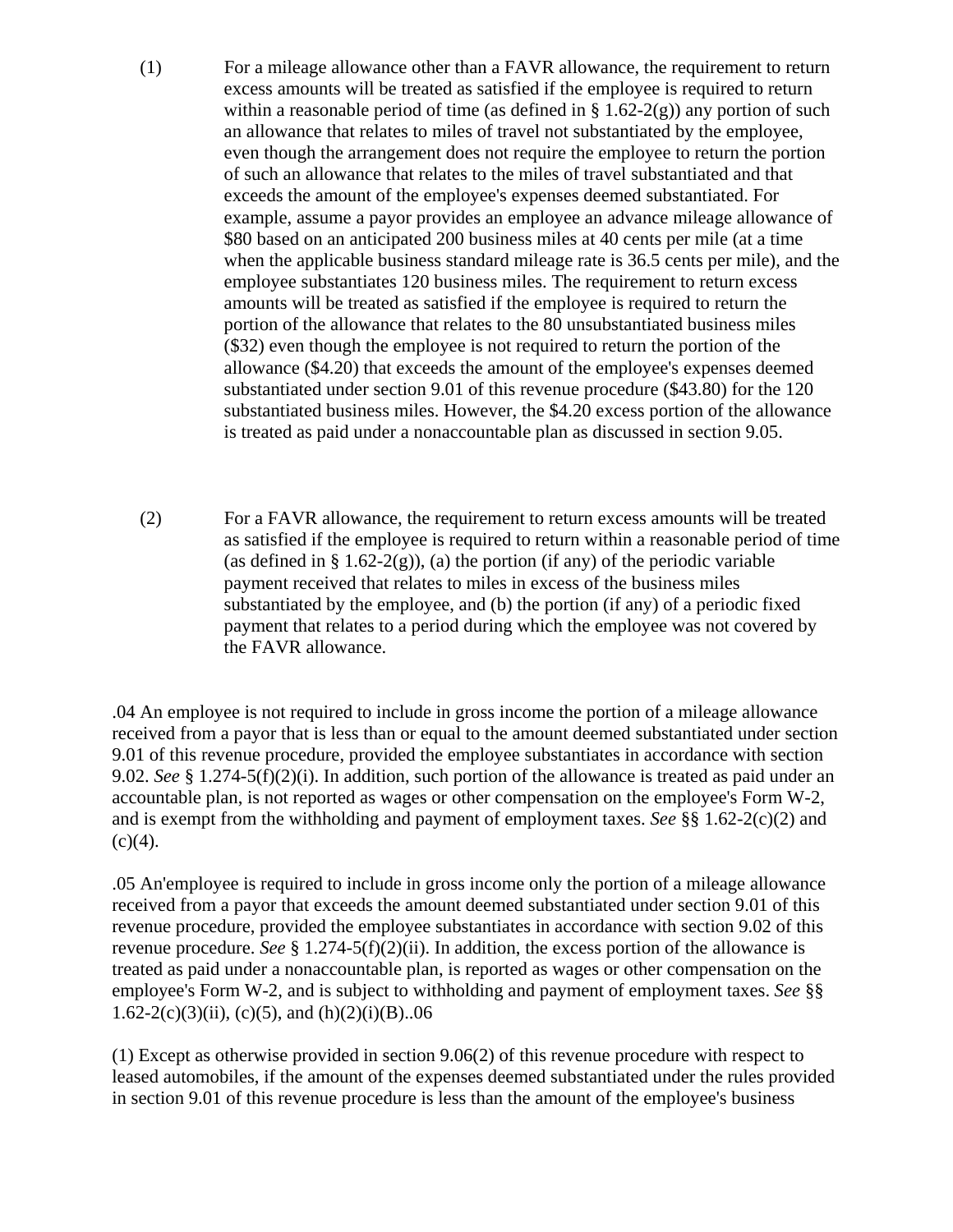transportation expenses, the employee may claim an itemized deduction for the amount by which the business transportation expenses exceed the amount that is deemed substantiated, provided the employee substantiates all the business transportation expenses, includes on Form 2106, *Employee Business Expenses,* the deemed substantiated portion of the mileage allowance received from the payor, and includes in gross income the portion (if any) of the mileage allowance received from the payor that exceeds the amount deemed substantiated. *See* § 1.274-  $5(f)(2)(iii)$ . However, for purposes of claiming this itemized deduction, substantiation of the amount of the expenses is not required if the employee is claiming a deduction that is equal to or less than the applicable standard mileage rate multiplied by the number of business miles substantiated by the employee minus the amount deemed substantiated under section 9.01 of this revenue procedure. The itemized deduction is subject to the 2-percent floor on miscellaneous itemized deductions provided in § 67.

(2) An employee whose business transportation expenses with respect to a leased automobile are deemed substantiated under section 9.01(1) of this revenue procedure (relating to an allowance other than a FAVR allowance) may not claim a deduction based on actual expenses unless the employee does so consistently beginning with the first business use of the automobile after December 31, 1997. However, an employee whose business transportation expenses with respect to a leased automobile are deemed substantiated under section 9.01(2) of this revenue procedure (relating to a FAVR allowance) may not claim a deduction based on actual expenses.

.07 An employee may deduct an amount computed pursuant to section 5.01 of this revenue procedure only as an itemized deduction. This itemized deduction is subject to the 2-percent floor on miscellaneous itemized deductions provided in § 67.

.08 A self-employed individual may deduct an amount computed pursuant to section 5.01 of this revenue procedure in determining adjusted gross income under §62(a)(1).

.09 If a payor's reimbursement or other expense allowance arrangement evidences a pattern of abuse of the rules of § 62(c) and the regulations thereunder, all payments under the arrangement will be treated as made under a nonaccountable plan. Thus, such payments are included in the employee's gross income, are reported as wages or other compensation on the employee's Form W-2, and are subject to withholding and payment of employment taxes. *See* §§ 1.62-2(c)(3),  $(c)(5)$ , and  $(h)(2)$ .

#### SECTION 10. WITHHOLDING AND PAYMENT OF EMPLOYMENT TAXES.

.01 The portion of a mileage allowance (other than a FAVR allowance), if any, that relates to the miles of business travel substantiated and that exceeds the amount deemed substantiated for those miles under section 9.01(1) of this revenue procedure is subject to withholding and payment of employment taxes. *See* § 1.62-2(h)(2)(i)(B).

(1) In the case of a mileage allowance paid as a reimbursement, the excess described in section 10.01 of this revenue procedure is subject to withholding and payment of employment taxes in the payroll period in which the payor reimburses the expenses for the business miles substantiated. *See* § 1.62-2(h)(2)(i)(B)(2).

(2) In the case of a mileage allowance paid as an advance, the excess described in section 10.01 of this revenue procedure is subject to withholding and payment of employment taxes no later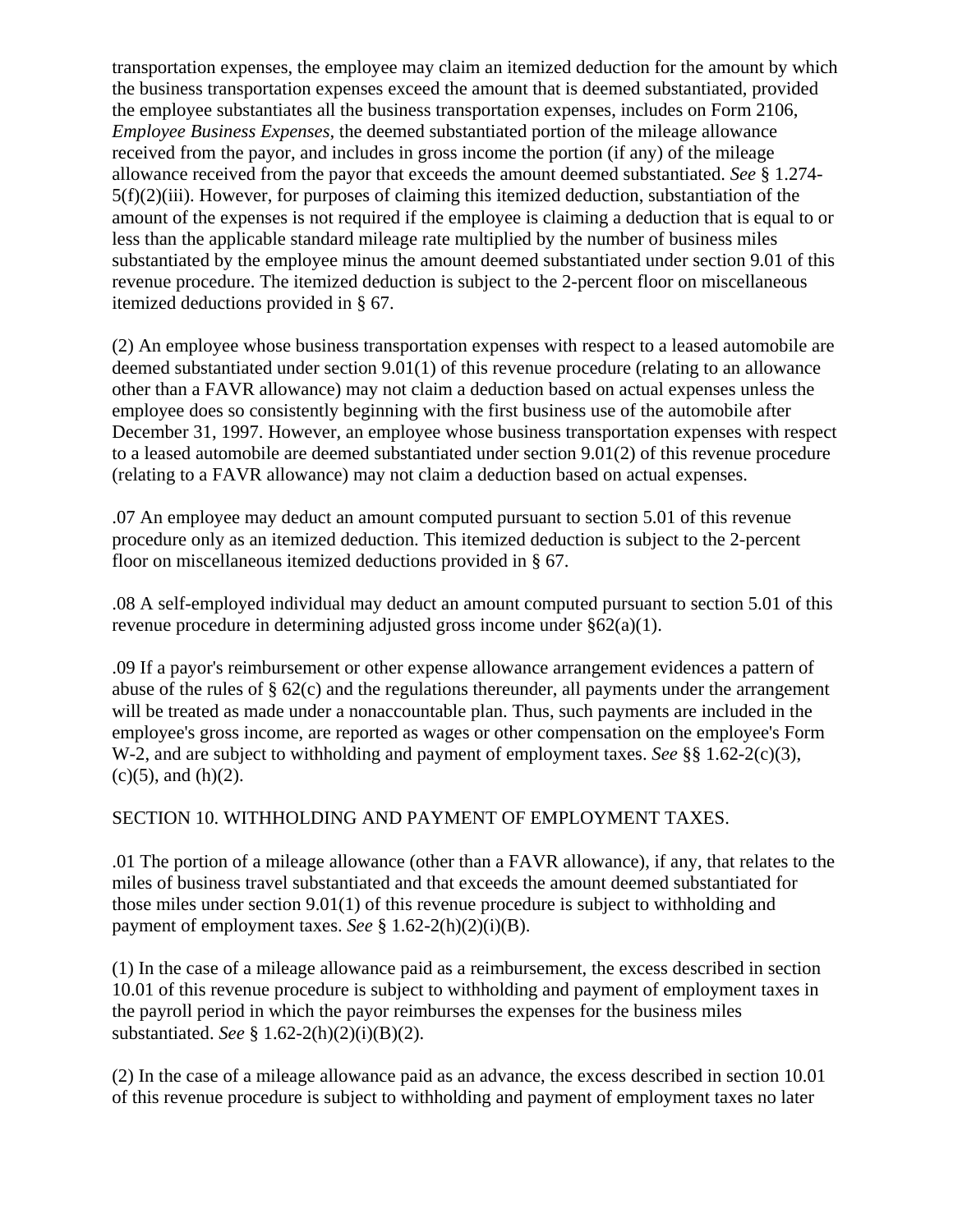than the first payroll period following the payroll period in which the business miles with respect to which the advance was paid are substantiated. *See* § 1.62-2(h)(2)(i)(B)(3). If some or all of the business miles with respect to which the advance was paid are not substantiated within a reasonable period of time and the employee does not return the portion of the allowance that relates to those miles within a reasonable period of time, the portion of the allowance that relates to those miles is subject to withholding and payment of employment taxes no later than the first payroll period following the end of the reasonable period. *See* § 1.62-2(h)(2)(i)(A).

(3)In the case of a mileage allowance that is not computed on the basis of a fixed amount per mile of travel (for example, a mileage allowance that combines periodic fixed and variable rate payments, but that does not satisfy the requirements of section 8 of this revenue procedure), the payor must compute periodically (no less frequently than quarterly) the amount, if any, that exceeds the amount deemed substantiated under section 9.01(1) of this revenue procedure by comparing the total mileage allowance paid for the period to the applicable standard mileage rate in section 5.01 of this revenue procedure multiplied by the number of business miles substantiated by the employee for the period. Any excess is subject to withholding and payment of employment taxes no later than the first payroll period following the payroll period in which the excess is computed. *See* § 1.62-2(h)(2)(i)(B)(4).

(4)For example, assume an employer pays its employees a mileage allowance at a rate of 40 cents per mile (when the business standard mileage rate is 36.5 cents per mile). The employer does not require the return of the portion of the allowance that exceeds the business standard mileage rate for the business miles substantiated (3.5 cents). In June, the employer advances an employee \$200 for 500 miles to be traveled during the month. In July, the employee substantiates to the employer 400 business miles traveled in June and returns \$40 to the employer for the 100 business miles not traveled. The amount deemed substantiated for the 400 miles traveled is \$146 and the employee is not required to return the remaining \$14. No later than the first payroll period following the payroll period in which the 400 business miles traveled are substantiated, the employer must withhold and pay employment taxes on \$14.

.02 The portion of a FAVR allowance, if any, that exceeds the amount deemed substantiated for those miles under section 9.01(2) of this revenue procedure is subject to withholding and payment of employment taxes. *See* § 1.62-2(h)(2)(i)(B).

(1) Any periodic variable rate payment that relates to miles in excess of the business miles substantiated by the employee and that the employee fails to return within a reasonable period, or any portion of a periodic fixed payment that relates to a period during which the employee is treated as not covered by the FAVR allowance and that the employee fails to return within a reasonable period, is subject to withholding and payment of employment taxes no later than the first payroll period following the end of the reasonable period. *See* § 1.62-2(h)(2)(i)(A).

(2) Any optional high mileage payment is subject to withholding and payment of employment taxes when paid.

#### SECTION 11. EFFECT ON OTHER DOCUMENTS

Rev. Proc. 2000-48 (2000-49 I.R.B. 5702) is hereby superseded for mileage allowances that are paid both (1) to an employee on or after January 1, 2002, and (2) with respect to transportation expenses paid or incurred by the employee on or after January 1, 2002. Rev. Proc. 2000-48 is